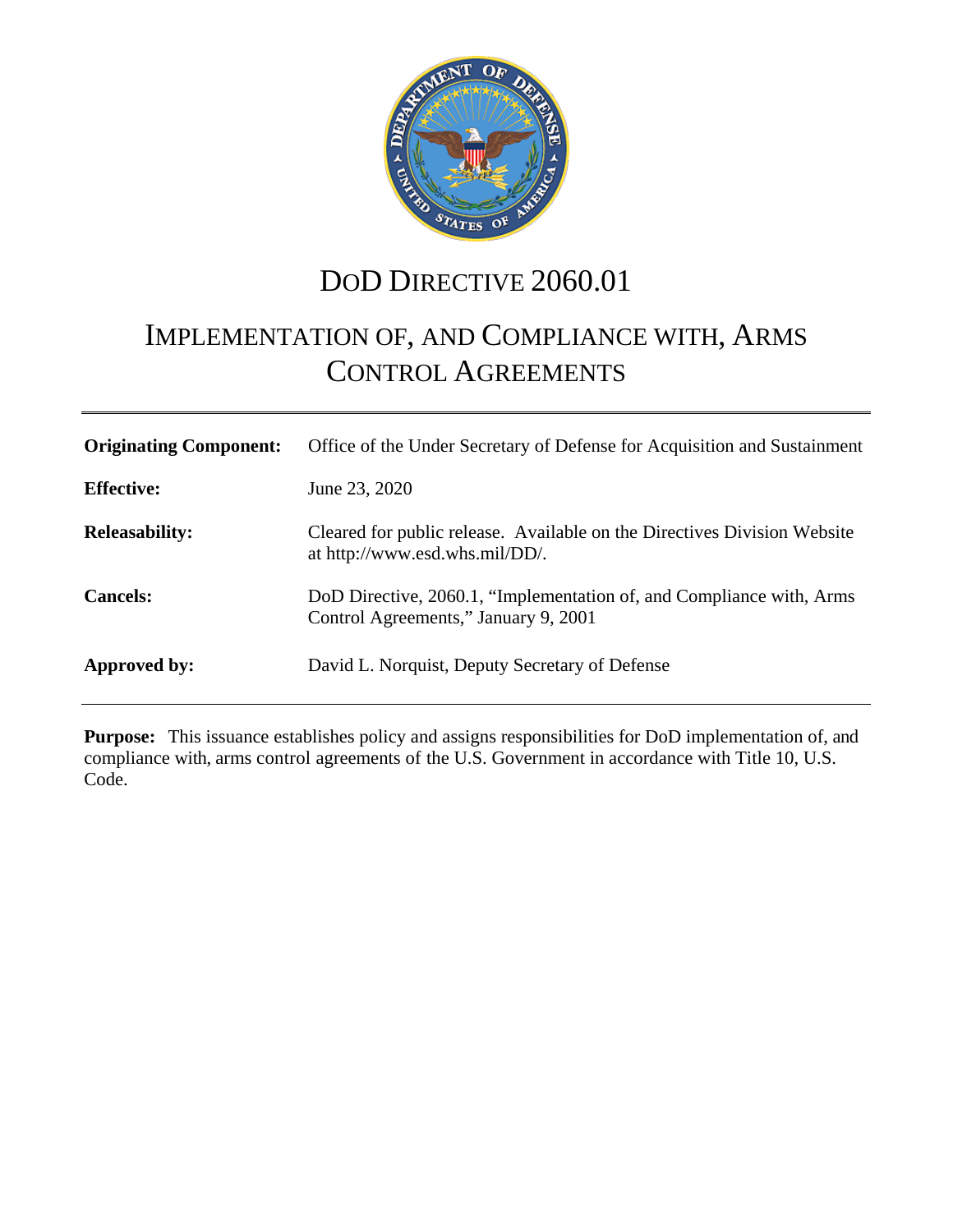## **TABLE OF CONTENTS**

| 2.1. Under Secretary of Defense for Acquisition and Sustainment (USD(A&S)) 4 |  |
|------------------------------------------------------------------------------|--|
|                                                                              |  |
|                                                                              |  |
|                                                                              |  |
|                                                                              |  |
|                                                                              |  |
|                                                                              |  |
|                                                                              |  |
|                                                                              |  |
|                                                                              |  |
|                                                                              |  |
|                                                                              |  |
|                                                                              |  |
|                                                                              |  |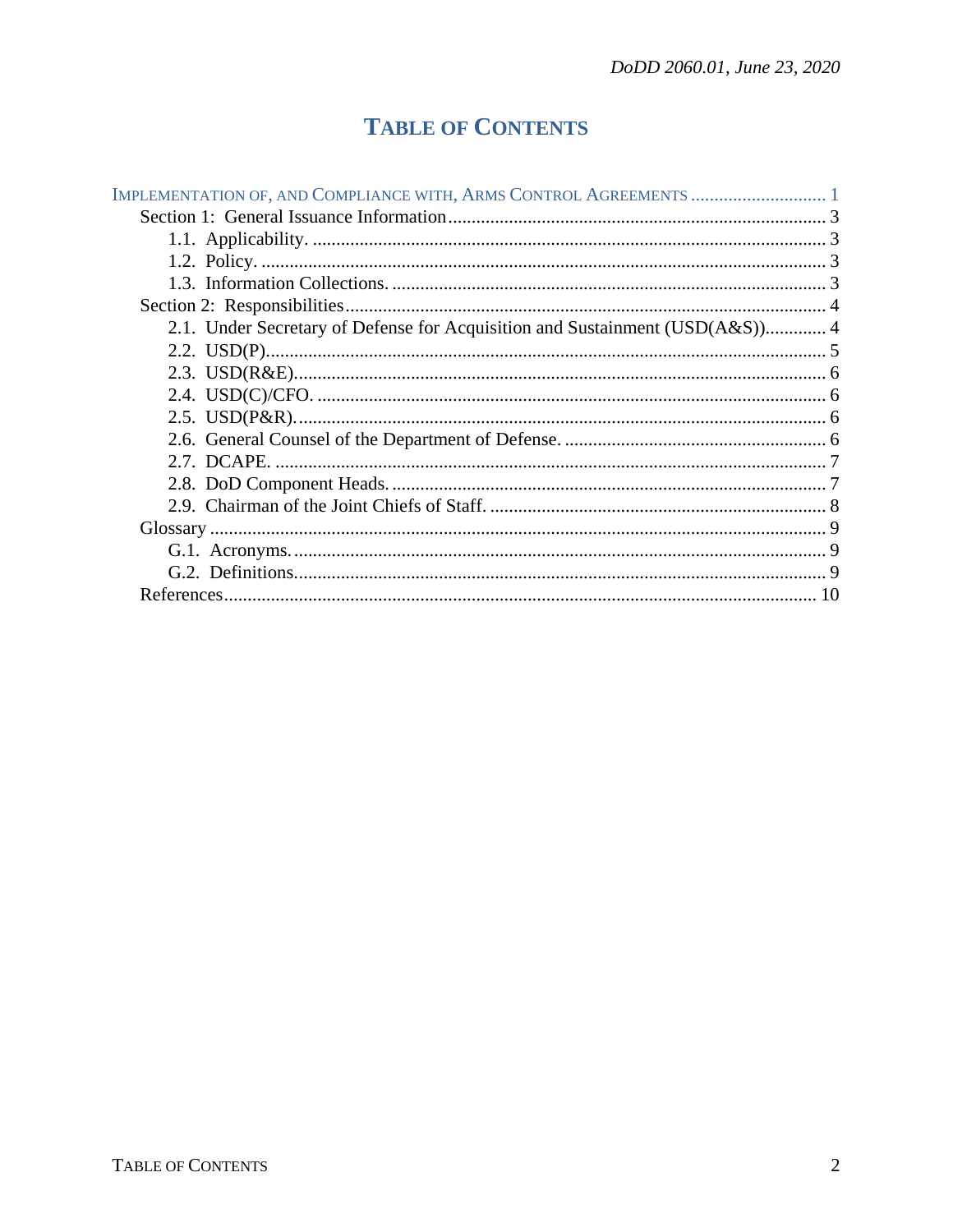## **SECTION 1: GENERAL ISSUANCE INFORMATION**

#### <span id="page-2-1"></span><span id="page-2-0"></span>**1.1. APPLICABILITY.**

This issuance applies to OSD, the Military Departments, the Office of the Chairman of the Joint Chiefs of Staff and the Joint Staff, the Combatant Commands, the Office of the Inspector General of the Department of Defense, the Defense Agencies, the DoD Field Activities, and all other organizational entities within the DoD (referred to collectively in this issuance as the "DoD Components").

#### <span id="page-2-2"></span>**1.2. POLICY.**

a. All DoD activities will be fully consistent with U.S. obligations under the arms control agreements of the U.S. Government.

b. Implementation of, and compliance with, arms control agreements will be carried out in a manner to avoid compromising national security information.

c. DoD will provide separate budget presentations and justifications for all of its arms control implementation- and compliance-related expenses.

### <span id="page-2-3"></span>**1.3. INFORMATION COLLECTIONS.**

The information requirements in Paragraphs 2.8.c., 2.8.j., and 2.8.k. have been assigned the Report Control Symbol DD-A&S (AR)1229 in accordance with Volume 1 of DoD Manual 8910.01.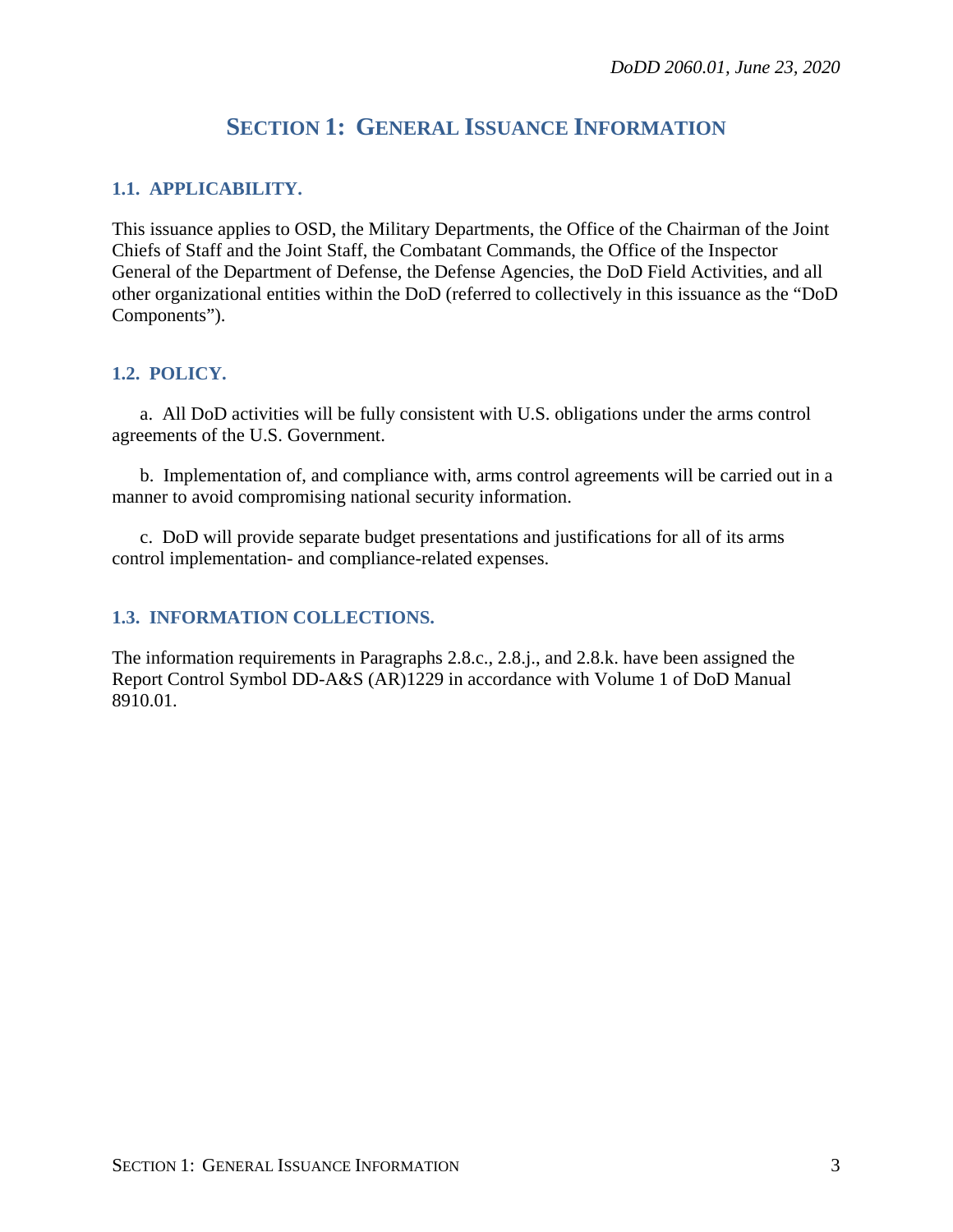## **SECTION 2: RESPONSIBILITIES**

#### <span id="page-3-1"></span><span id="page-3-0"></span>**2.1. UNDER SECRETARY OF DEFENSE FOR ACQUISITION AND SUSTAINMENT (USD(A&S)).**

The USD(A&S):

a. Oversees implementation of, and provides guidance to the DoD Component heads for, arms control agreements, including planning and execution, to ensure that all DoD activities are fully consistent with U.S. obligations under the arms control agreements of the U.S. Government.

b. Provides, as requested by the Under Secretary of Defense for Policy (USD(P)), advisors or technical experts to support the OSD representatives to negotiating groups, other international meetings, and interagency meetings associated with arms control implementation and compliance matters.

c. Designates, as required, a Treaty Manager, for oversight of the implementation of, and compliance with, each existing and prospective arms control agreement covered by this issuance.

d. As necessary, establishes DoD implementation working groups (IWGs) for each arms control agreement, with a Treaty Manager as the chair, to monitor and coordinate DoD implementation of each arms control agreement.

e. As necessary, establishes a DoD compliance review group (CRG) for each arms control agreement, with the appropriate Treaty Manager as the chair, to monitor compliance of all DoD activities and to coordinate DoD guidance on issues arising from questions of compliance. The CRG will include members provided by the USD(P), the General Counsel of the Department of Defense, and the Chairman of the Joint Chiefs of Staff.

f. As necessary, certifies specific planned DoD activities as consistent with the obligations of each arms control agreement, based on the recommendation of the appropriate CRG Chair. The CRG Chair recommendation will include a compliance rationale coordinated through the CRG members and any separate views of DoD Components having equities in the matter.

g. As necessary, provides arms control agreement compliance guidance for other compliance issues requiring resolution (such as those arising from an on-site inspection), based on the recommendation of the appropriate CRG Chair. This recommendation will be coordinated through the CRG members and include any separate views of DoD Components having equities in the matter.

h. Ensures that any compliance issue concerning disclosure of classified military information to foreign governments or international organizations resulting from an arms control agreement is resolved in accordance with DoD Directive 5230.11 and through the appropriate CRG. Issues concerning disclosure of classified information for which the DoD is not the original disclosure authority will be coordinated with the originator to obtain disclosure/protective guidance for the affected information.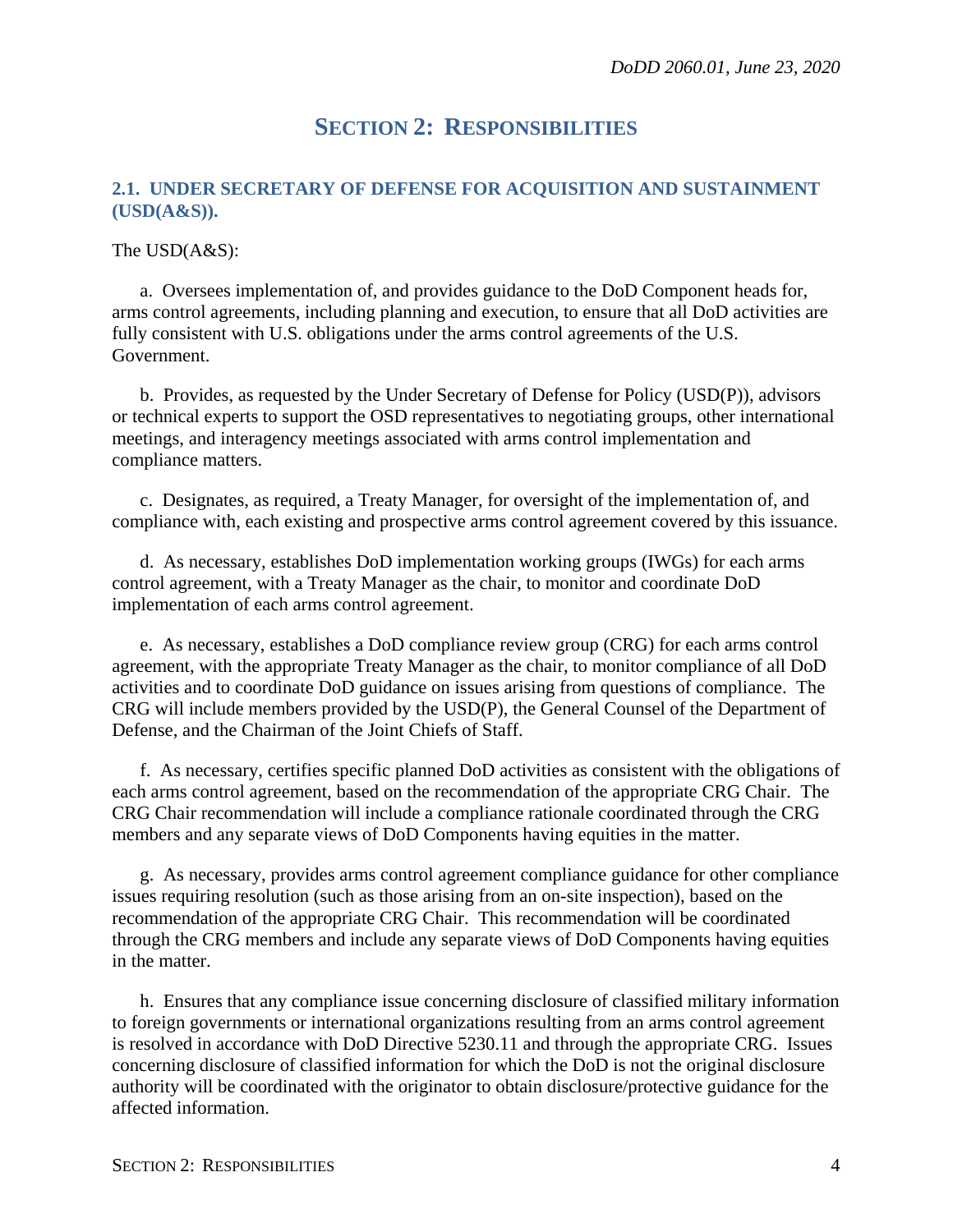i. Monitors all DoD activities for compliance with arms control agreements and, as necessary, conducts or directs reviews to determine if there are issues that should be brought before a CRG to ensure compliance.

j. Provides direction and oversight for the conduct of research and development to support DoD implementation of, and compliance with, arms control agreements.

k. Ensures that the DoD Components plan, program, budget, and allocate resources, including personnel, necessary for the implementation of, and compliance with, arms control agreements, with support from the USD(P), the Under Secretary of Defense for Research and Engineering (USD(R&E)), the Under Secretary of Defense (Comptroller)/Chief Financial Officer, Department of Defense (USD(C)/CFO), the Under Secretary of Defense for Personnel and Readiness (USD(P&R)), and the Director of Cost Assessment and Program Evaluation (DCAPE).

l. Establishes a DoD working group to monitor and coordinate planning, programming, and budgeting for the implementation of, and compliance with, arms control agreements.

m. Ensures that for special access programs (SAPs), the responsibilities identified in Paragraphs 2.1.a. through 2.1.m. will be carried out in accordance with DoD Directive 5205.07 and DoD Instruction 5205.11.

#### <span id="page-4-0"></span>**2.2. USD(P).**

The USD(P):

a. Represents the Secretary of Defense, in accordance with DoD Directive 5111.01, on arms control matters involving the National Security Council, the Department of State, and other Federal departments, agencies, and interagency groups.

b. Develops, coordinates, and oversees the implementation of DoD arms control policy.

c. Develops and coordinates DoD policy and positions for international negotiations on arms control implementation and compliance issues, in coordination with the USD(A&S), the General Counsel of the Department of Defense, and the Chairman of the Joint Chiefs of Staff.

d. Represents the Secretary of Defense with coordinated DoD views in discussions, negotiations, meetings, and other interactions with representatives of foreign governments, including military and civilian personnel, on issues regarding DoD implementation of, and compliance with, arms control agreements.

e. Provides a representative as a member of each IWG and CRG.

f. Supports the USD(A&S) in ensuring that the DoD Components plan, program, budget, and allocate resources, including personnel, necessary for the implementation of, and compliance with, arms control agreements.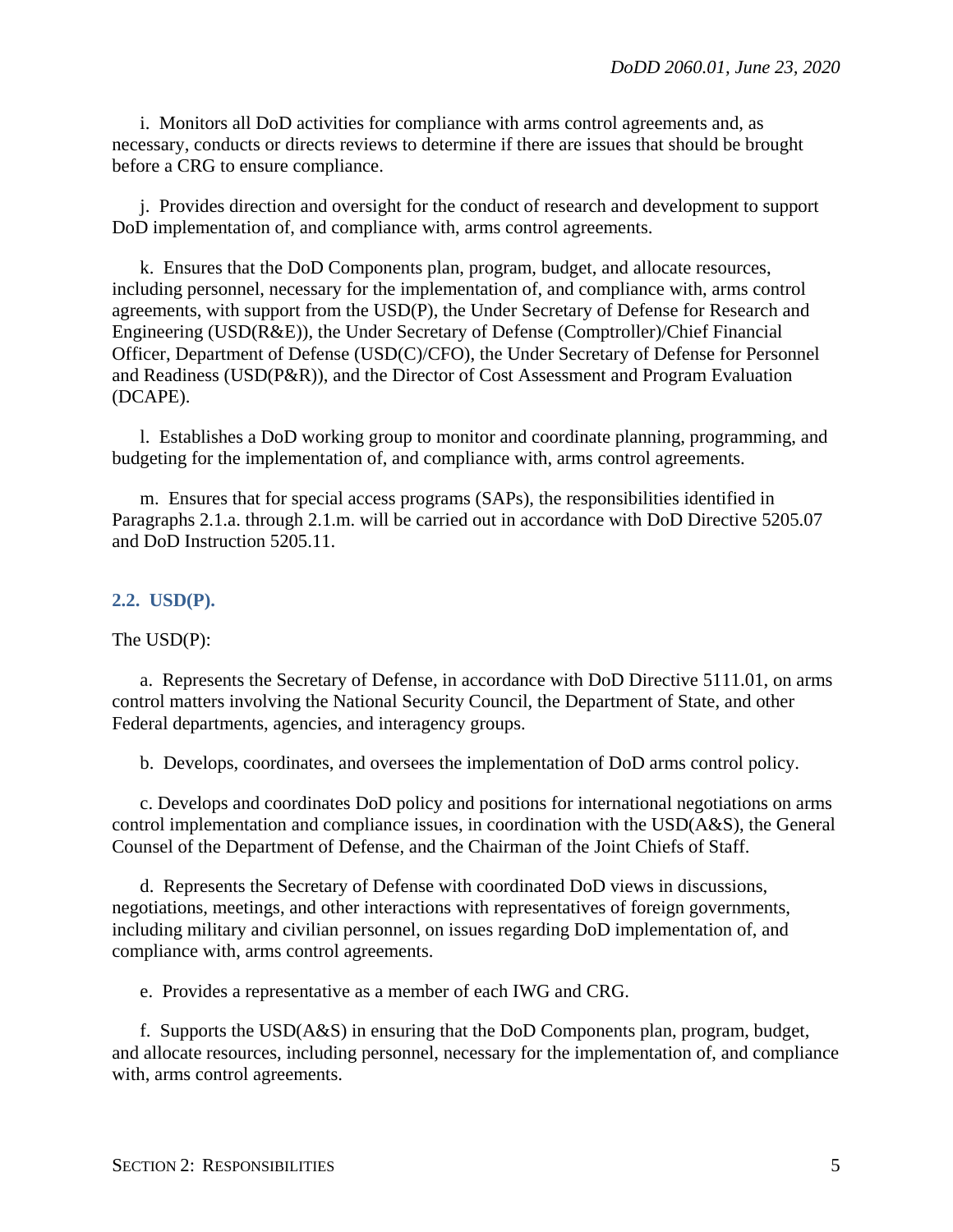g. Identifies and addresses, in consultation with the CRGs, issues arising from all DoD activities that require resolution to foreclose or respond to questions of U.S. compliance raised by other parties to arms control agreements.

#### <span id="page-5-0"></span>**2.3. USD(R&E).**

The USD(R&E):

a. Conducts, in coordination with the USD(A&S), research and development to support DoD implementation of, and compliance with, arms control agreements.

b. Supports the USD(A&S) in ensuring that the DoD Components plan, program, budget, and allocate resources, including personnel, necessary for the implementation of, and compliance with, arms control agreements.

c. Provides a representative as a member of each IWG.

d. Provides, on request, a representative to meetings of each CRG.

#### <span id="page-5-1"></span>**2.4. USD(C)/CFO.**

The USD(C)/CFO:

a. Supports the USD(A&S) in ensuring that the DoD Components plan, program, budget, and allocate resources, including personnel, necessary for the implementation of, and compliance with, arms control agreements.

b. Provides a representative as a member of each IWG.

c. Provides, on request, a representative to meetings of each CRG.

d. Provides budgetary information required for the implementation of, and compliance with, arms control agreements.

#### <span id="page-5-2"></span>**2.5. USD(P&R).**

The USD(P&R) supports the USD(A&S) and the DoD Components, with respect to manpower and personnel policies, related to their plans, programs, budgets for the implementation of, and compliance with, arms control agreements.

#### <span id="page-5-3"></span>**2.6. GENERAL COUNSEL OF THE DEPARTMENT OF DEFENSE.**

The General Counsel of the Department of Defense: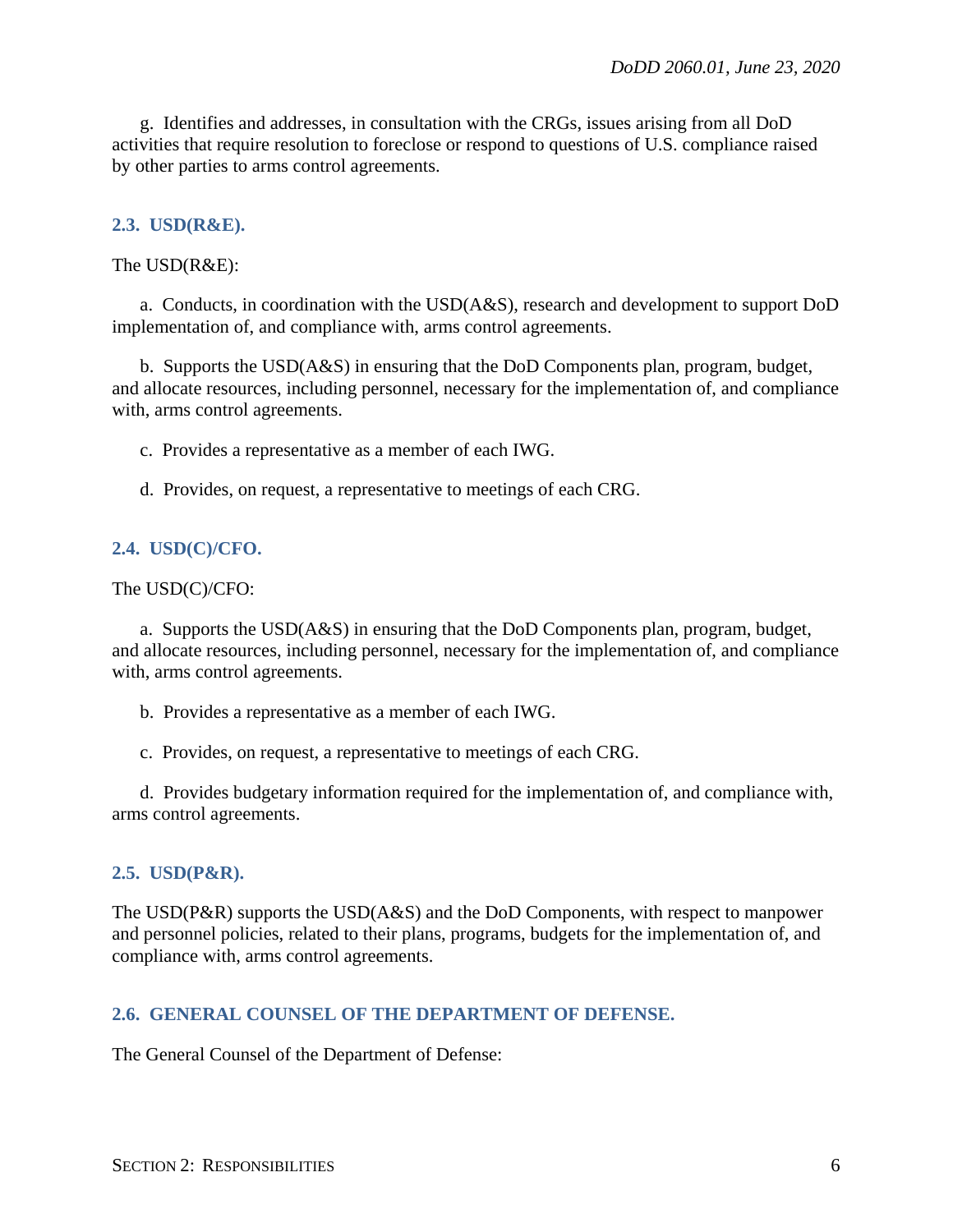a. Provides legal interpretations of arms control agreements, as well as advice and assistance on the arms control agreement implementation and compliance review processes.

b. Provides a representative as a member of each IWG and CRG.

#### <span id="page-6-0"></span>**2.7. DCAPE.**

#### The DCAPE:

a. Supports the USD(A&S) in ensuring that the DoD Components plan, program, budget, and allocate resources, including personnel, necessary for the implementation of, and compliance with, arms control agreements.

b. Provides a representative as a member of each IWG.

c. Provides, on request, a representative to meetings of each CRG.

#### <span id="page-6-1"></span>**2.8. DOD COMPONENT HEADS.**

The DoD Component heads:

a. Ensure their respective components comply with arms control agreements according to general procedures and guidance issued by the USD(A&S) and, as appropriate, coordinated military guidance provided by the Chairman of the Joint Chiefs of Staff.

b. Ensure that all provisions and criteria available under the various arms control agreements are used appropriately, to avoid the unauthorized disclosure of classified information under their cognizance.

c. Designate in writing to the USD(A&S) an implementation and compliance review manager for each arms control agreement.

d. Establish and execute plans and detailed procedures applicable within their respective components for the implementation of, and compliance with, arms control agreements.

e. Plan, program, budget, and allocate resources, including personnel, necessary for the implementation of, and compliance with, arms control agreements. Such actions will be carried out to identify those funds that are unique to arms control implementation and compliance.

f. Provide advice and assistance about the impact of arms control provisions on their respective component. When, in the DoD Component's view, specific component activities are affected, provide a representative as a member of IWGs and send a representative to CRG meetings to express the DoD Component's views.

g. For specific DoD-planned activities, seek clearance from the USD(A&S) through the appropriate CRG, in a timely manner, before taking any action, including but not limited to,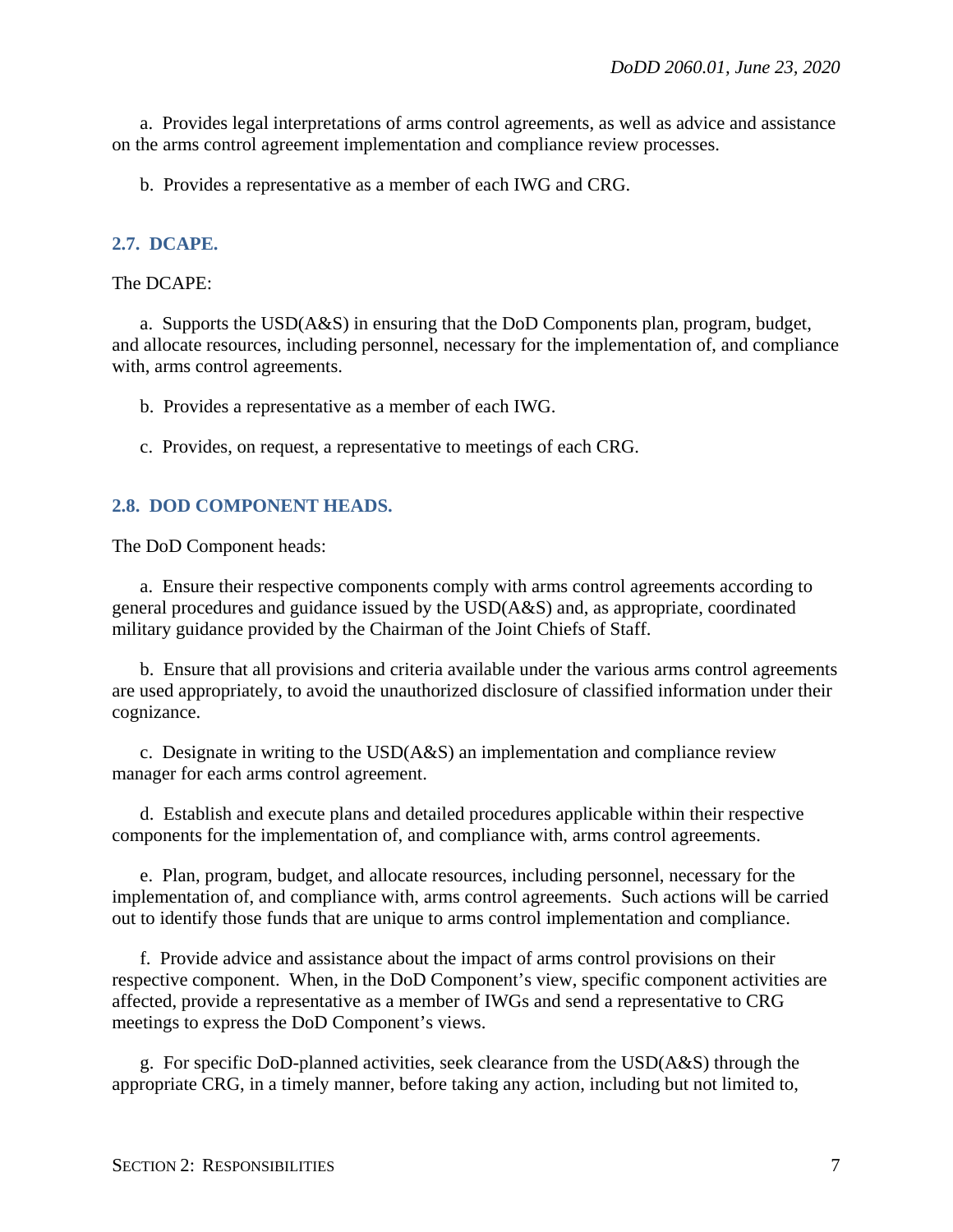research, tests, development, exercises, and operations that reasonably raises an issue of DoD compliance with an arms control agreement.

h. For other compliance issues requiring resolution, such as those arising from an on-site inspection, seek resolution from the  $USD(A&S)$ , through the appropriate CRG. When there is doubt whether clearance or resolution is necessary, clearance or resolution will be sought.

i. If an arms control compliance issue involves a DoD SAP, contact the director of the cognizant DoD SAP central office and the chairman of the DoD SAP senior review group. The senior review group chairman will effect coordination with the appropriate CRG.

j. Provide periodic reports advising the USD(A&S) on the implementation of arms control agreements and the compliance status of activities under the purview of the component.

k. Provide the USD(C)/CFO, the USD( $A&S$ ), the USD( $P$ ), the USD( $R&E$ ), the USD( $P&R$ ), and DCAPE with budgetary or resource information concerning costs for the implementation of, and compliance with, arms control agreements.

#### <span id="page-7-0"></span>**2.9. CHAIRMAN OF THE JOINT CHIEFS OF STAFF.**

In addition to the responsibilities in Paragraph 2.8., the Chairman of the Joint Chiefs of Staff:

a. Provides military advice on arms control implementation and compliance issues and on arms control matters involving the National Security Council, the Department of State, and other departments, agencies, and interagency groups.

b. Coordinates activities, as provided under Paragraph 2.9.d., including communications to and from the Combatant Commands, for the implementation of, and compliance with, all arms control agreements.

c. Provides advice and assistance for DoD negotiation of, implementation of, and compliance with, arms control agreements.

d. Coordinates the development of detailed procedures applicable within the Combatant Commands that, when approved by the Secretary of Defense, establish requirements for the implementation of, and compliance with, arms control agreements by the Combatant Commands.

e. Provides coordinated military guidance for use by the Military Departments, the Military Services, the Combatant Commands, and the Defense Agencies in the preparation of their respective implementation and compliance plans.

f. Provides a representative as a member of each IWG and CRG.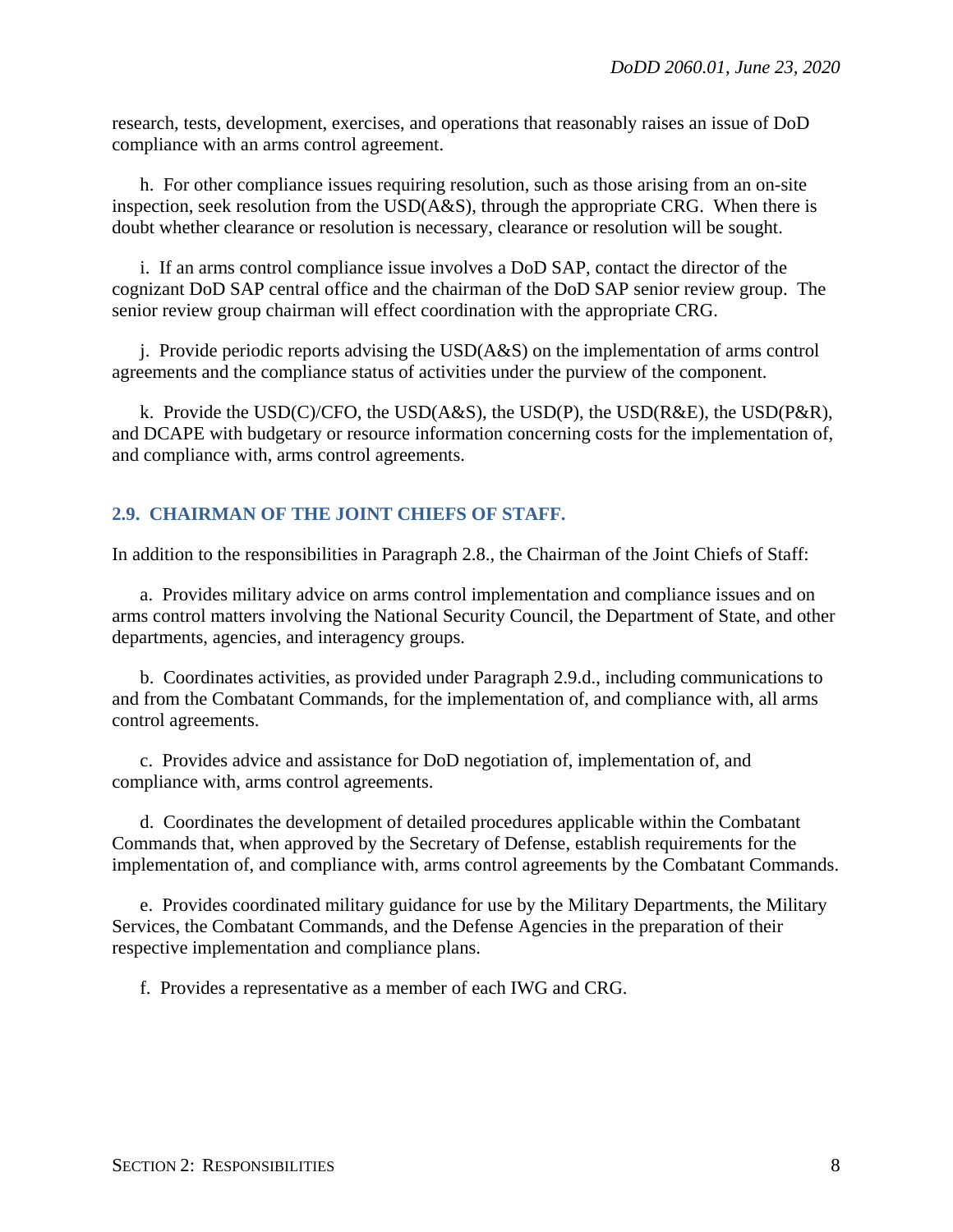## **GLOSSARY**

### <span id="page-8-1"></span><span id="page-8-0"></span>**G.1. ACRONYMS.**

| <b>MEANING</b>                                                                                                                                         |
|--------------------------------------------------------------------------------------------------------------------------------------------------------|
| compliance review group                                                                                                                                |
| Director of Cost Assessment and Program Evaluation                                                                                                     |
| Implementation working group                                                                                                                           |
| Special access program                                                                                                                                 |
| Under Secretary of Defense for Acquisition and Sustainment<br>Under Secretary of Defense Comptroller/Chief Financial Officer,<br>Department of Defense |
| Under Secretary of Defense for Policy                                                                                                                  |
| Under Secretary of Defense for Personnel and Readiness                                                                                                 |
| Under Secretary of Defense for Research and Engineering                                                                                                |
|                                                                                                                                                        |

### <span id="page-8-2"></span>**G.2. DEFINITIONS.**

Unless otherwise noted, this term and its definition is for the purpose of this issuance.

| <b>TERM</b> | <b>DEFINITION</b>                                               |
|-------------|-----------------------------------------------------------------|
| <b>SAP</b>  | Defined in the DoD Dictionary of Military and Associated Terms. |